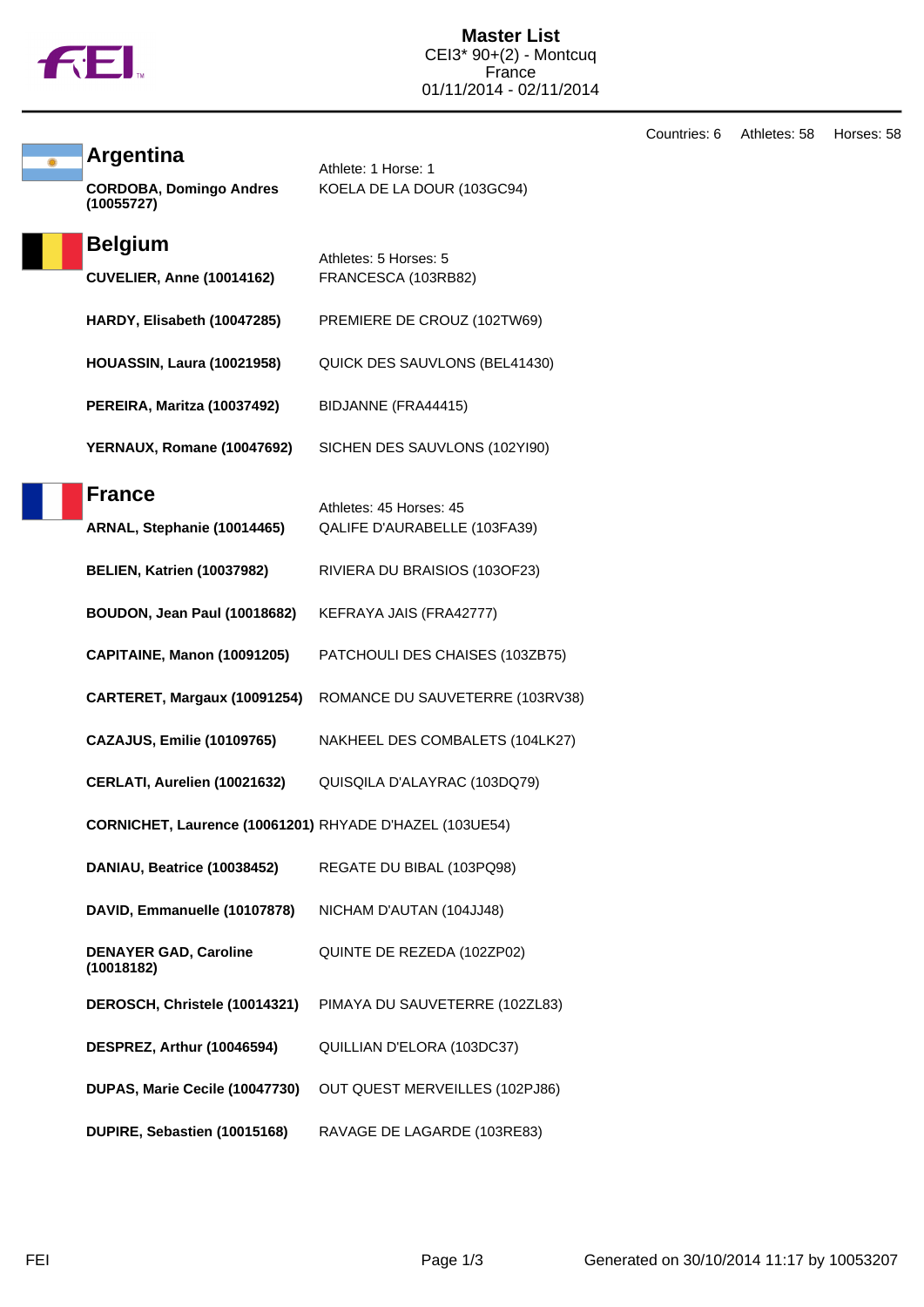

| GAUDINO, Emmanuelle (10060979) KAHRUBAA AL DOHA (102SA35) |                                                            |  |  |  |
|-----------------------------------------------------------|------------------------------------------------------------|--|--|--|
| <b>GAUTIER, Noemie (10079358)</b>                         | OLIVER DE LA RADOIRE (103HR81)                             |  |  |  |
| GHYOROS, Danielle (10059924)                              | RADIA (103JR39)                                            |  |  |  |
| <b>GUEDJ, Brandon (10086311)</b>                          | RATOON DE GARGASSAN (103PF65)                              |  |  |  |
| GUEDJ, Henry David (10086312)                             | RAYA DE GALONNE (103PD84)                                  |  |  |  |
| <b>HENRY, Cendrine (10014317)</b>                         | BELK'OUR MARINE (102QN12)                                  |  |  |  |
| JOHNSON, Delphine (10017629)                              | PRIMARA DE BOZOULS (103WB73)                               |  |  |  |
| <b>JUDIC, Muriel (10014428)</b>                           | OPIUM DE BREUIL (103AK12)                                  |  |  |  |
| <b>LABRUNIE, Marc (10047609)</b>                          | SIADUR DE BEDERS (104JV00)                                 |  |  |  |
| LAFAURE, Julien (10018156)                                | SHAMAN CABIRAT (104FU37)                                   |  |  |  |
| LAFAURE, Morgane (10073430)                               | CHAOLYN KICKUP (104KN65)                                   |  |  |  |
| LAFAURE, Roman (10055717)                                 | MELBA DE LOUBEJAC (FRA45245)                               |  |  |  |
| LAMBERT, Emilie (10014034)                                | KAPRICE FONT NOIRE (103VN83)                               |  |  |  |
| LAMORINIERE, Gaetan (10057104) SOLEIL DE TAF (104KZ54)    |                                                            |  |  |  |
|                                                           | LAMOUREUX, Louise (10027343) PHILOMENE DE BELLAS (103AZ30) |  |  |  |
| LEFEVRE, Klervi (10014404)                                | GUELHANE AR VEUZIC (103XM92)                               |  |  |  |
| LELOUP, Marianne (10035264)                               | RIQUITO DU SAUVETERRE (103RV37)                            |  |  |  |
| MARESCASSIER, Joel (10014399) DJADOR (102TB06)            |                                                            |  |  |  |
| <b>MARIN, Lucie (10040752)</b>                            | LAMIAH EL OUED (FRA45237)                                  |  |  |  |
| <b>MERLIN, Edmee (10087410)</b>                           | ZARAFA DE L'HOM (103PT64)                                  |  |  |  |
| <b>NAZZARI, Joel (10018504)</b>                           | STORIA AZUREENNE (103YG70)                                 |  |  |  |
| <b>OLLIVIER, Yvon (10013894)</b>                          | PHILIPPINE ARMOR (102VC26)                                 |  |  |  |
| <b>PLACES, Claude (10014330)</b>                          | PERSIGOR DE COURCELLE (103QZ27)                            |  |  |  |
|                                                           | RECOULES, Lauriane (10079344) GUARFAO DE BOZOULS (103NC85) |  |  |  |
| <b>SCANU, Manon (10062313)</b>                            | CYRHIUS DE LAM (103JT95)                                   |  |  |  |